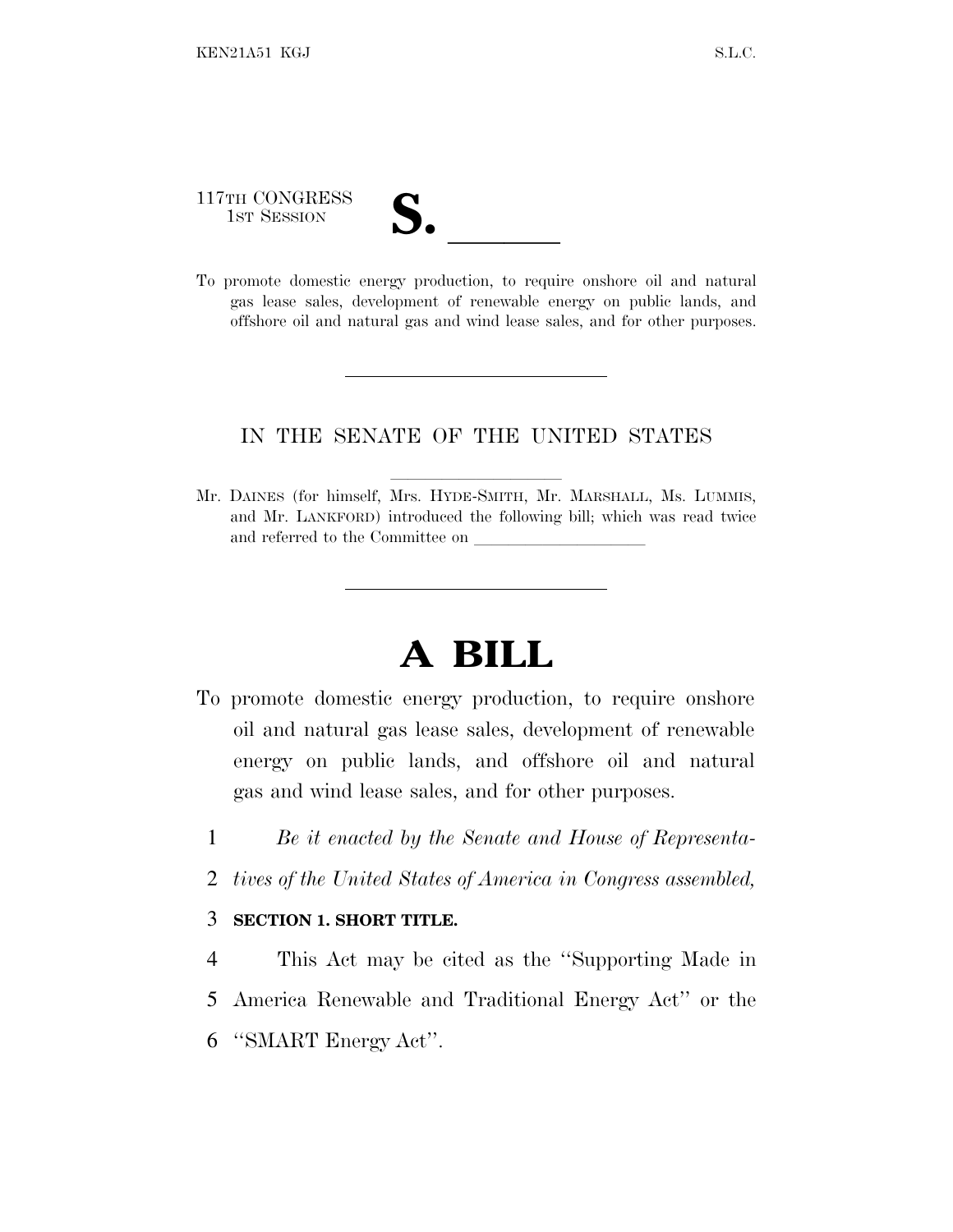| $\mathbf{1}$   | SEC. 2. OIL AND NATURAL GAS AND WIND LEASING; PRI- |
|----------------|----------------------------------------------------|
| $\overline{2}$ | ORITY AREAS FOR RENEWABLE ENERGY                   |
| 3              | PROJECTS.                                          |
| $\overline{4}$ | (a) ONSHORE LEASE SALES AND RENEWABLE EN-          |
| 5              | <b>ERGY PROJECTS.—</b>                             |
| 6              | (1) REQUIREMENT TO IMMEDIATELY RESUME              |
| 7              | ONSHORE AND OFFSHORE OIL AND GAS LEASE             |
| 8              | SALES.                                             |
| 9              | (A) IN GENERAL.—The Secretary of the               |
| 10             | Interior (referred to in this Act as the "Sec-     |
| 11             | retary") shall immediately resume oil and gas      |
| 12             | lease sales in compliance with the Mineral Leas-   |
| 13             | ing Act (30 U.S.C. 181 et seq.).                   |
| 14             | (B) REQUIREMENT.—The Secretary shall               |
| 15             | ensure that any oil and gas lease sale under       |
| 16             | subparagraph (A) is conducted immediately on       |
| 17             | completion of all applicable scoping, public com-  |
| 18             | ment, and environmental analysis requirements      |
| 19             | under the Mineral Leasing Act (30 U.S.C. 181)      |
| 20             | et seq.) and the National Environmental Policy     |
| 21             | Act of 1969 (42 U.S.C. 4321 et seq.).              |
| 22             | (2) ANNUAL LEASE SALES.—                           |
| 23             | (A) IN GENERAL.—Notwithstanding any                |
| 24             | other provision of law, in accordance with the     |
| 25             | Mineral Leasing Act (30 U.S.C. 181 et seq.),       |
| 26             | beginning in fiscal year 2022, the Secretary       |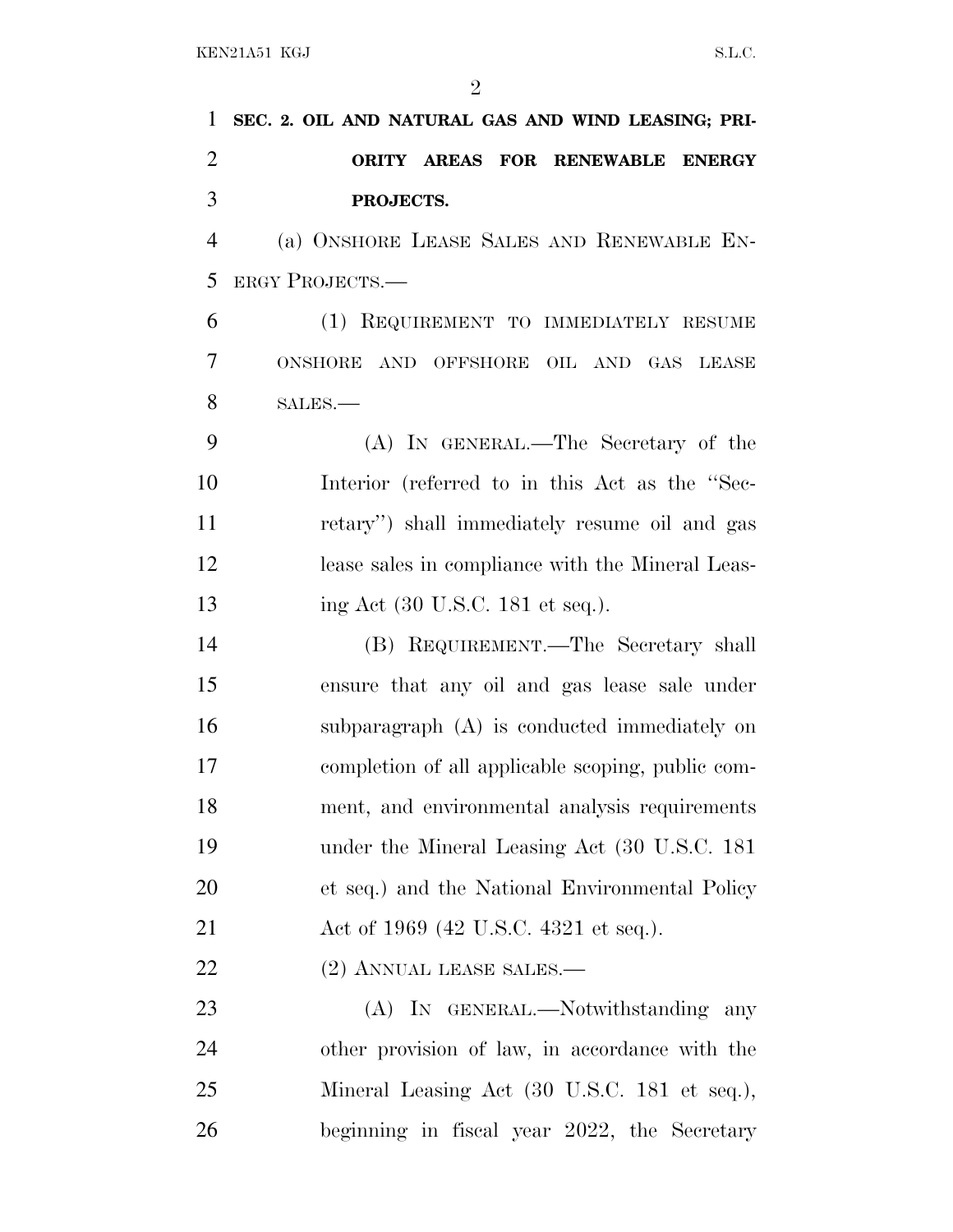| $\mathbf{1}$   | shall conduct a minimum of 4 oil and natural         |
|----------------|------------------------------------------------------|
| $\overline{2}$ | gas lease sales annually in each of the following    |
| 3              | States:                                              |
| $\overline{4}$ | (i) Wyoming.                                         |
| 5              | (ii) New Mexico.                                     |
| 6              | (iii) Colorado.                                      |
| 7              | (iv) Utah.                                           |
| 8              | (v) Montana.                                         |
| 9              | (vi) North Dakota.                                   |
| 10             | (vii) Oklahoma.                                      |
| 11             | (viii) Nevada.                                       |
| 12             | (ix) Any other State in which there is               |
| 13             | land available for oil and natural gas leas-         |
| 14             | ing under that Act.                                  |
| 15             | (B) REQUIREMENT.—In conducting a lease               |
| 16             | sale under subparagraph (A) in a State de-           |
| 17             | scribed in that subparagraph, the Secretary          |
| 18             | shall offer all parcels eligible for oil and gas de- |
| 19             | velopment under the resource management plan         |
| 20             | in effect for the State.                             |
| 21             | REPLACEMENT SALES.-If, for any<br>(C)                |
| 22             | reason, a lease sale under subparagraph (A) for      |
| 23             | a calendar year is canceled, delayed, or de-         |
| 24             | ferred, including for a lack of eligible parcels,    |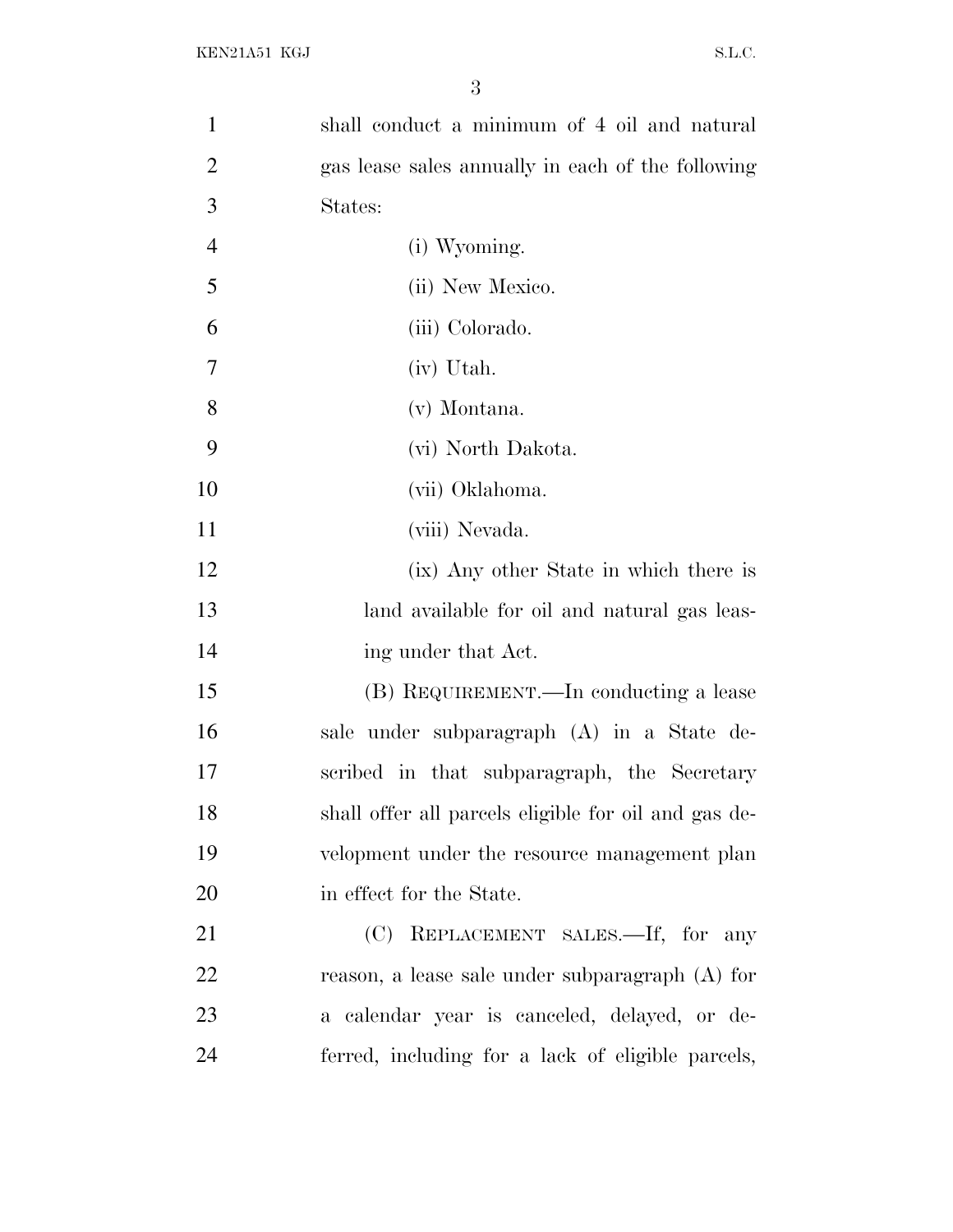| $\mathbf{1}$   | the Secretary shall conduct a replacement sale                 |
|----------------|----------------------------------------------------------------|
| $\overline{2}$ | during the same calendar year.                                 |
| 3              | (3) PRIORITY AREAS FOR GEOTHERMAL, SOLAR,                      |
| $\overline{4}$ | AND WIND ENERGY PROJECTS.—Not later than 2                     |
| 5              | years after the date of enactment of this Act, the             |
| 6              | Secretary, in consultation with the Secretary of En-           |
| 7              | ergy, shall establish priority areas on public lands           |
| 8              | (as defined in section 103 of the Federal Land Pol-            |
| 9              | icy and Management Act of $1976$ $(43 \text{ U.S.C. } 1702)$ ) |
| 10             | for geothermal, solar, and wind energy projects, con-          |
| 11             | sistent with—                                                  |
| 12             | $(A)$ the principles of multiple use (as de-                   |
| 13             | fined in that section); and                                    |
| 14             | (B) the national goals for renewable energy                    |
| 15             | production established pursuant to section 3104                |
| 16             | of the Energy Act of 2020 (43 U.S.C. 3004),                    |
| $17\,$         | including the minimum production goal de-                      |
| 18             | scribed in subsection (b) of that section.                     |
| 19             | (b) OFFSHORE LEASE SALES.—                                     |
| <b>20</b>      | (1) IN GENERAL.—The Secretary shall conduct                    |
| 21             | all lease sales described in the 2017–2022 Outer               |
| 22             | Continental Shelf Oil and Gas Leasing Proposed                 |
| 23             | Final Program (November 2016) that have not been               |
| 24             | conducted as of the date of enactment of this Act by           |
| 25             | not later than December 31, 2022.                              |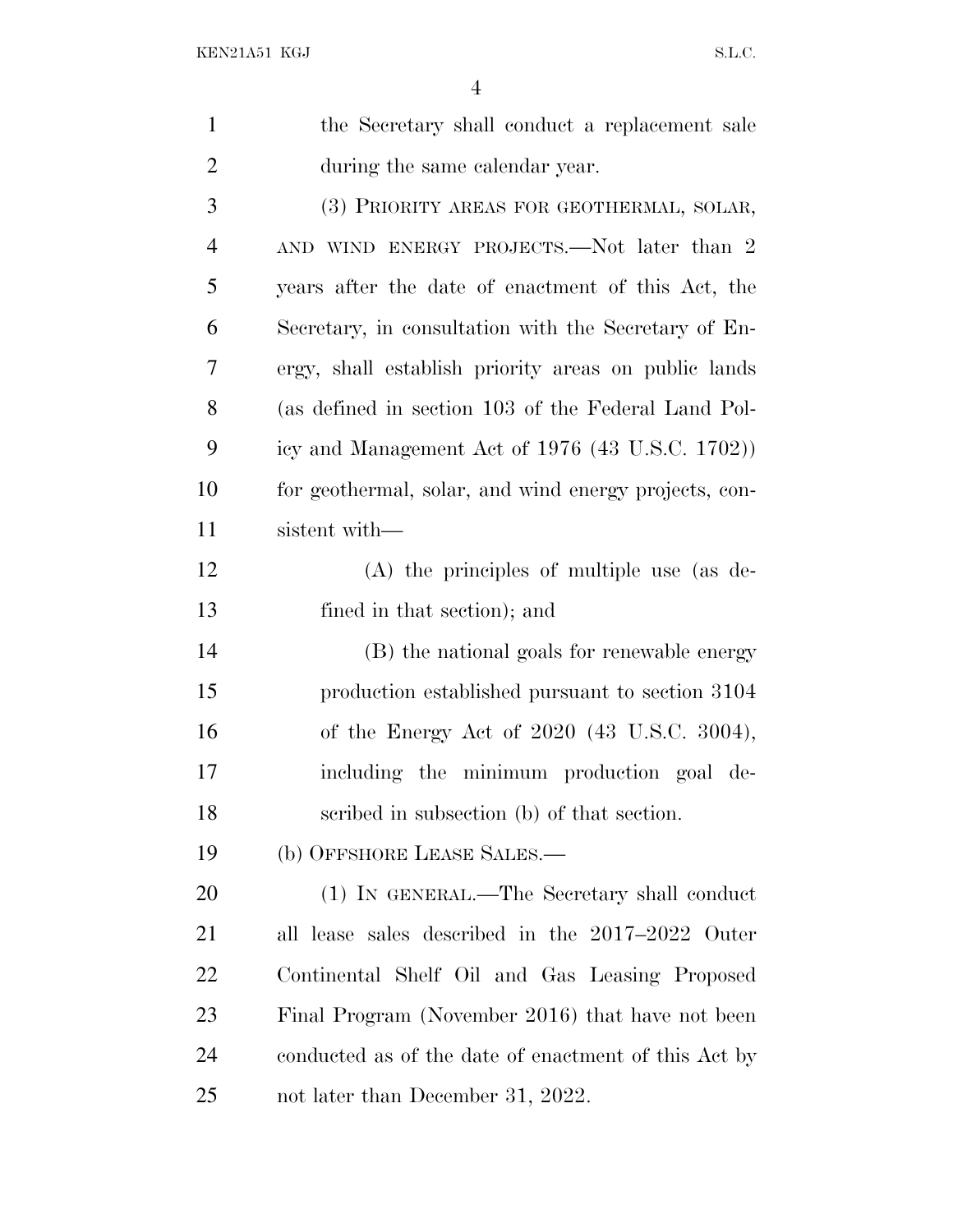| $\mathbf{1}$   | (2) GULF OF MEXICO REGION ANNUAL LEASE                |
|----------------|-------------------------------------------------------|
| $\overline{c}$ | SALES.—Notwithstanding any other provision of law,    |
| 3              | beginning in fiscal year 2022, the Secretary shall    |
| 4              | conduct a minimum of 2 region-wide oil and natural    |
| 5              | gas lease sales annually in the Gulf of Mexico Re-    |
| 6              | gion of the outer Continental Shelf, which shall in-  |
| 7              | clude the following areas described the $2017-2022$   |
| 8              | Outer Continental Shelf Oil and Gas Leasing Pro-      |
| 9              | posed Final Program (November 2016):                  |
| 10             | (A) The Central Gulf of Mexico Planning               |
| 11             | Area.                                                 |
| 12             | (B) The Western Gulf of Mexico Planning               |
| 13             | Area.                                                 |
| 14             | (3) ALASKA REGION ANNUAL LEASE SALES.—                |
| 15             | Notwithstanding any other provision of law, begin-    |
| 16             | ning in fiscal year 2022, the Secretary shall conduct |
| 17             | minimum of 2 region-wide oil and natural gas<br>a     |
| 18             | lease sales annually in the Alaska Region of the      |
| 19             |                                                       |
|                | outer Continental Shelf, as described the 2017–2022   |
| <b>20</b>      | Outer Continental Shelf Oil and Gas Leasing Pro-      |
| 21             | posed Final Program (November 2016).                  |
| 22             | (4) ATLANTIC REGION AND PACIFIC REGION                |
| 23             | ANNUAL LEASE SALES.-                                  |
| 24             | (A) IN GENERAL.—The Secretary shall im-               |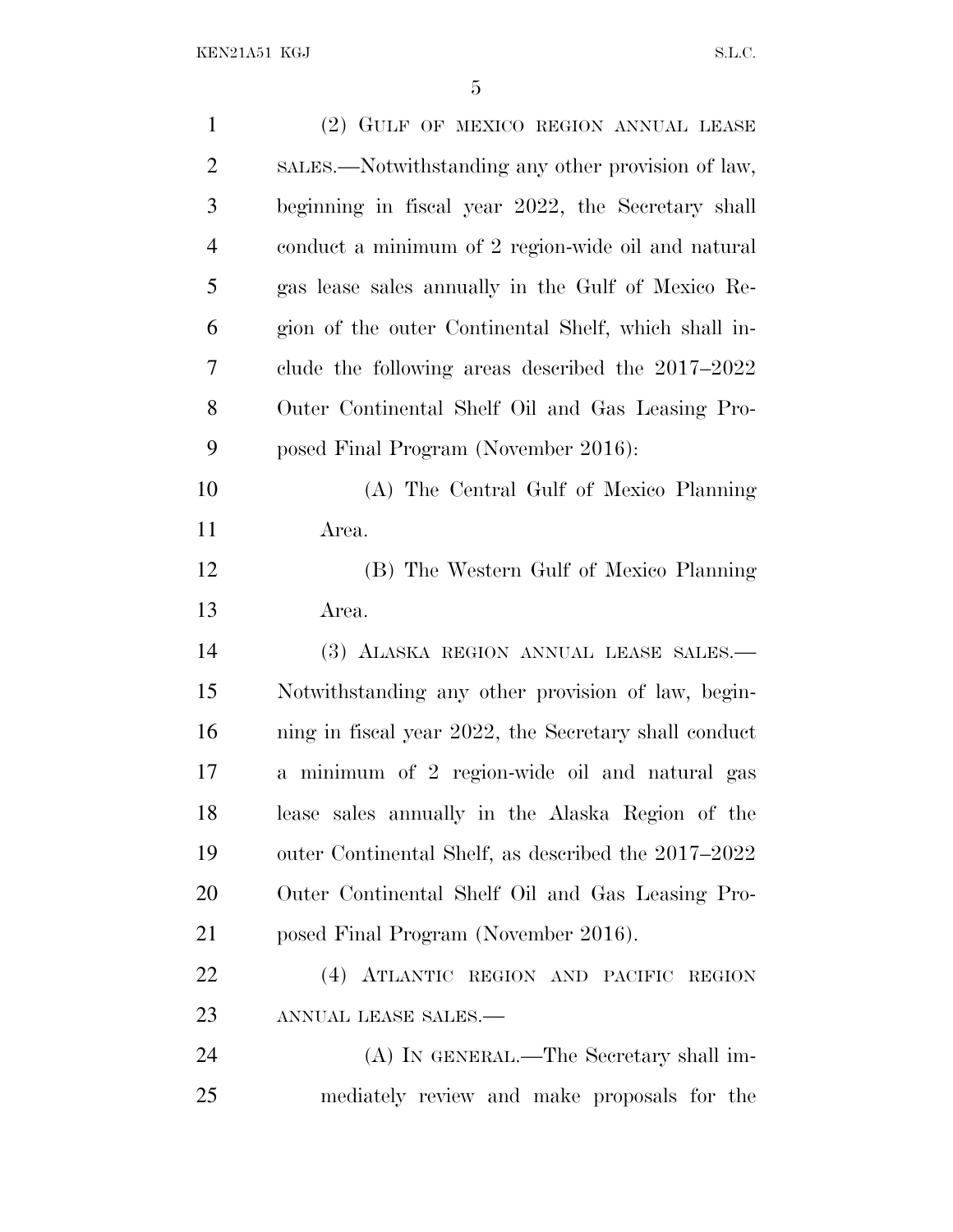| $\mathbf{1}$   | offshore wind leasing program for the Atlantic             |
|----------------|------------------------------------------------------------|
| $\overline{2}$ | and Pacific Regions of the outer Continental               |
| 3              | Shelf in order to reach the goal of conducting             |
| $\overline{4}$ | a minimum of 2 region-wide wind lease sales                |
| 5              | annually in each of the Atlantic and Pacific Re-           |
| 6              | gions of the outer Continental Shelf.                      |
| 7              | (B) REQUIREMENT.—The Secretary shall                       |
| $8\,$          | ensure that the proposals for offshore wind                |
| 9              | leasing under subparagraph (A) take into con-              |
| 10             | sideration the locally affected coastal commu-             |
| 11             | nities.                                                    |
| 12             | (5) REQUIREMENTS.—In conducting lease sales                |
| 13             | under paragraphs $(2)$ , $(3)$ , and $(4)$ , the Secretary |
| 14             | shall—                                                     |
| 15             | (A) issue leases to the highest responsible                |
| 16             | qualified bidder or bidders; and                           |
| 17             | (B) include in each lease sale all unleased                |
| 18             | areas that are not subject to restrictions as of           |
| 19             | the date of the lease sale.                                |
| 20             | (6) OUTER CONTINENTAL SHELF OIL AND GAS                    |
| 21             | LEASING PROGRAM.—Section 18 of the Outer Conti-            |
| 22             | nental Shelf Lands Act (43 U.S.C. 1344) is amend-          |
| 23             | $ed$ —                                                     |
| 24             | $(A)$ in subsection $(a)$ , in the first sentence          |
| 25             | of the matter preceding paragraph $(1)$ , by strik-        |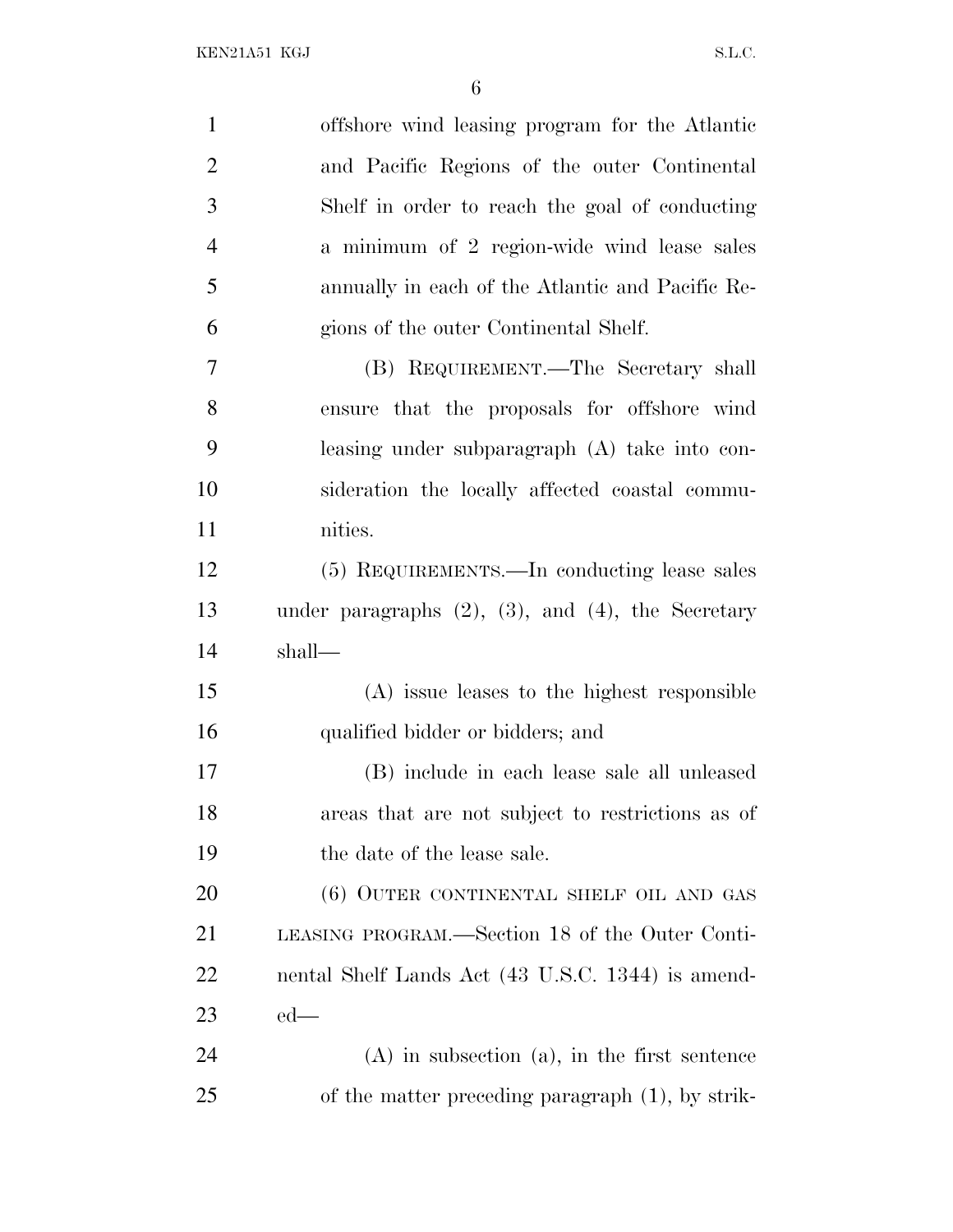| $\mathbf{1}$   | ing "subsections (c) and (d) of this section"          |
|----------------|--------------------------------------------------------|
| $\overline{2}$ | and inserting "subsections $(c)$ through $(f)$ ";      |
| 3              | (B) by redesignating subsections<br>(f)                |
| $\overline{4}$ | through (h) as subsections (g) through (i), re-        |
| 5              | spectively; and                                        |
| 6              | (C) by inserting after subsection (e) the              |
| 7              | following:                                             |
| 8              | "(f) SUBSEQUENT LEASING PROGRAMS.-                     |
| 9              | "(1) IN GENERAL.—Not later than $36$ months            |
| 10             | after conducting the first lease sale under an oil and |
| 11             | gas leasing program prepared pursuant to this sec-     |
| 12             | tion, the Secretary shall begin preparing the subse-   |
| 13             | quent oil and gas leasing program under this sec-      |
| 14             | tion.                                                  |
| 15             | "(2) REQUIREMENT.—Each subsequent oil and              |
| 16             | gas leasing program under this section shall be ap-    |
| 17             | proved not later than 180 days before the expiration   |
| 18             | of the previous oil and gas leasing program.".         |
| 19             | $(e)$ PROHIBITION.—                                    |
| 20             | (1) IN GENERAL.—The President shall not,               |
| 21             | through Executive order or any other administrative    |
| 22             | procedure, unreasonably pause, cancel, delay, defer,   |
| 23             | or otherwise impede or circumvent the Federal en-      |
| 24             | ergy mineral leasing processes under the Mineral       |
| 25             | Leasing Act (30 U.S.C. 181 et seq.) or the Outer       |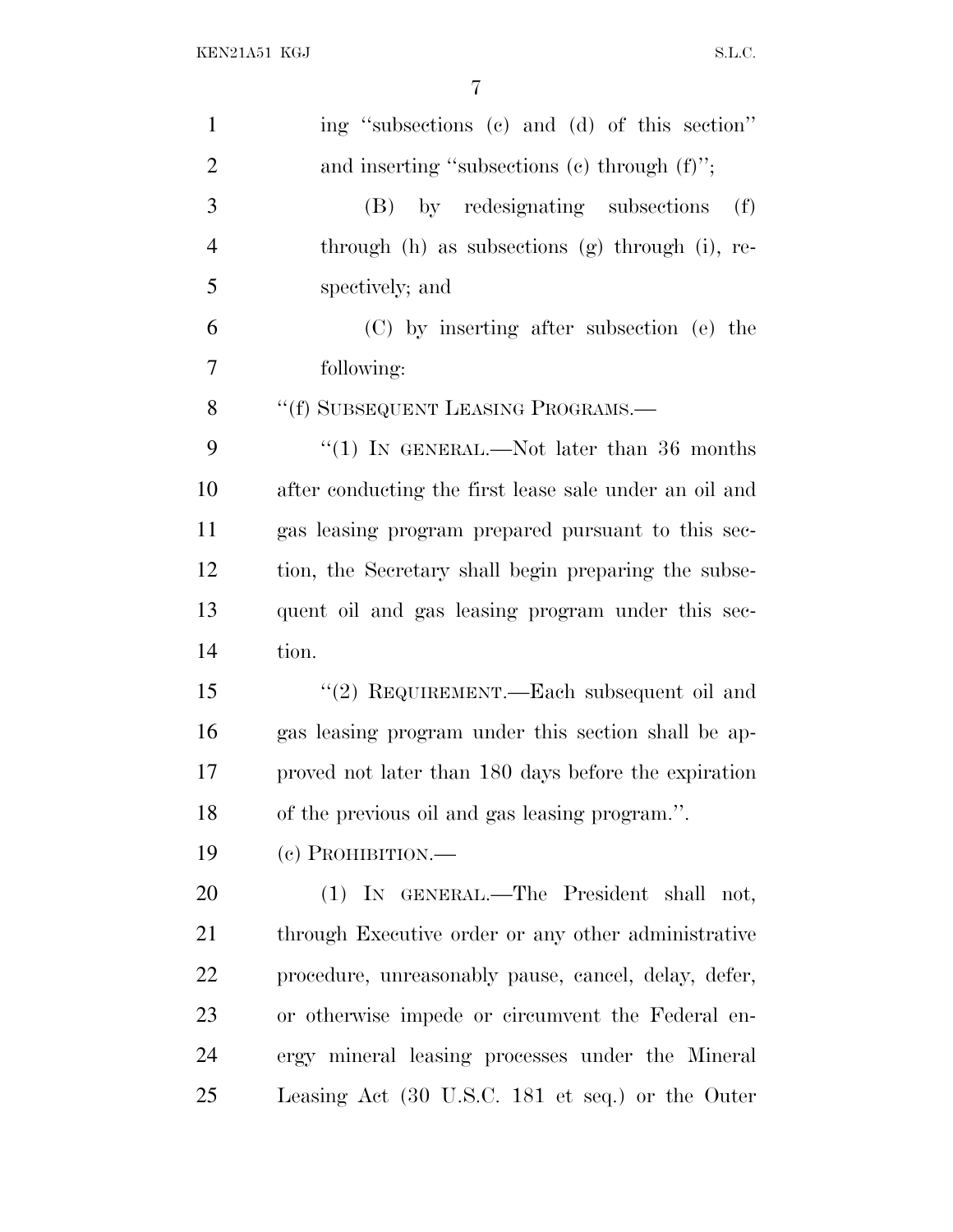Continental Shelf Lands Act (43 U.S.C. 1331 et seq.) or a related rulemaking process required by subchapter II of chapter 5, and chapter 7, of title 5, United States Code (commonly known as the ''Administrative Procedure Act''), without Congres-sional approval.

 (2) REBUTTABLE PRESUMPTION.—There shall be a rebuttable presumption that any attempt by the President to pause, cancel, delay, defer, or otherwise impede or circumvent any Federal energy mineral leasing process under the Mineral Leasing Act (30 U.S.C. 181 et seq.) or the Outer Continental Shelf Lands Act (43 U.S.C. 1331 et seq.) or a related rulemaking process required by subchapter II of chapter 5, and chapter 7, of title 5, United States Code (commonly known as the ''Administrative Pro- cedure Act''), without Congressional approval, is a violation of the applicable law.

### **SEC. 3. REQUIREMENT TO SUBMIT DOCUMENTS AND COM-MUNICATIONS.**

 (a) I<sup>N</sup> GENERAL.—Not later than 60 days after the date of enactment of this Act, the Secretary shall submit to the Committee on Energy and Natural Resources of the Senate and the Committee on Natural Resources of the House of Representatives all documents and commu